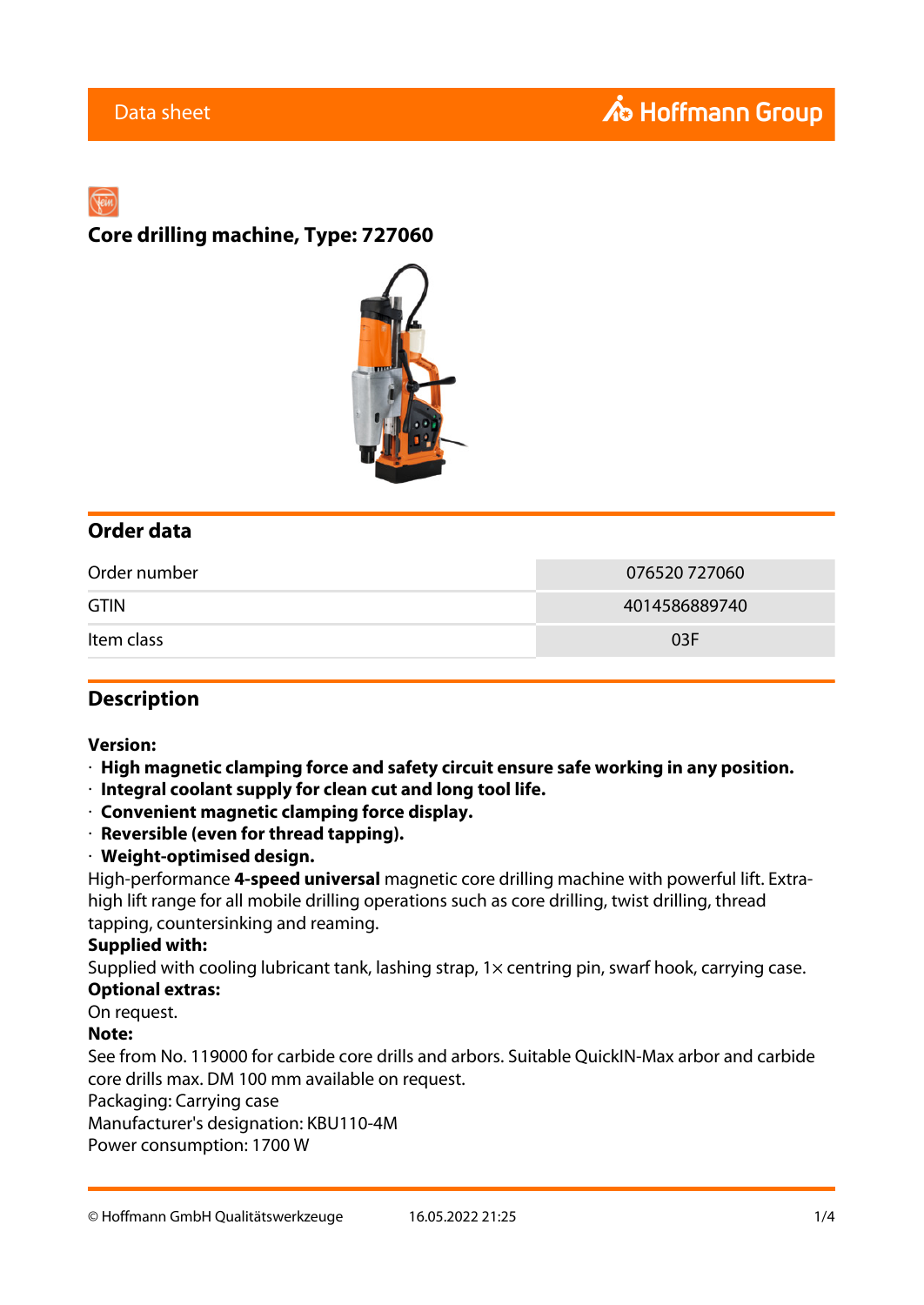Speed range 1st speed: 60 - 120 min<sup>-1</sup> Speed range 2nd speed: 90 - 170 min<sup>-1</sup> Speed range 3rd speed: 150 - 300 min-1 Speed range 4th speed: 230 - 430  $min<sup>-1</sup>$ 

# **Technical description**

| Manufacturer's designation          | <b>KBU110-4M</b>             |
|-------------------------------------|------------------------------|
| Speed range 1st speed               | $60 - 120$ min <sup>-1</sup> |
| Speed range 4th speed               | 230 - 430 min <sup>-1</sup>  |
| Width                               | 215 mm                       |
| Length                              | 460 mm                       |
| maximum twist drill size Ø in steel | 40 mm                        |
| maximum reamer Ø                    | 36 mm                        |
| Height                              | 810 mm                       |
| Weight                              | 39 kg                        |
| Power consumption                   | 1700W                        |
| AC supply voltage                   | 230V                         |
| maximum machine tap Ø in steel      | <b>M36 mm</b>                |
| Speed range 2nd speed               | 90 - 170 min <sup>-1</sup>   |
| Working stroke                      | 400 mm                       |
| Length of magnetic base             | 240 mm                       |
| maximum core drill Ø in steel       | 110 mm                       |
| Speed range 3rd speed               | 150 - 300 min <sup>-1</sup>  |
| Tool arbor shape                    | MT4                          |
| maximum countersink Ø               | 60 mm                        |
| Width of the magnetic base          | 120 mm                       |
| Power supply                        | Mains operated               |
| Packaging                           | Carrying case                |
| Type of product                     | Core drilling machine        |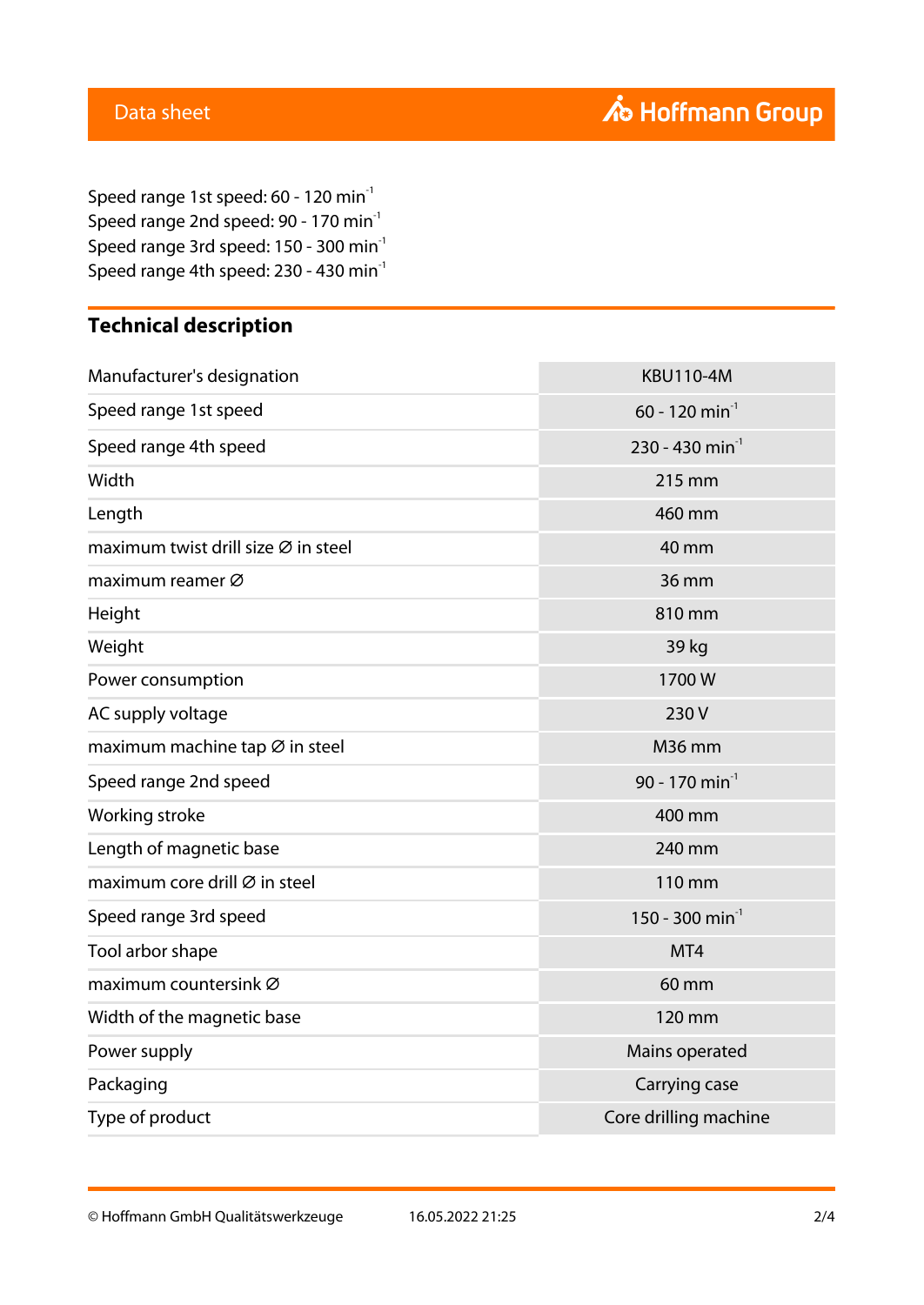# **Accessories**

| Carbide core drill Depth of cut 35 mm Ø DC 25 mm | 119000 25 |
|--------------------------------------------------|-----------|
| Carbide core drill Depth of cut 35 mm Ø DC 13 mm | 11900013  |
| Carbide core drill Depth of cut 35 mm Ø DC 55 mm | 119000 55 |
| Carbide core drill Depth of cut 35 mm Ø DC 38 mm | 11900038  |
| Carbide core drill Depth of cut 35 mm Ø DC 52 mm | 119000 52 |
| Carbide core drill Depth of cut 35 mm Ø DC 21 mm | 119000 21 |
| Carbide core drill Depth of cut 35 mm Ø DC 36 mm | 11900036  |
| Carbide core drill Depth of cut 35 mm Ø DC 12 mm | 11900012  |
| Carbide core drill Depth of cut 35 mm Ø DC 50 mm | 119000 50 |
| Carbide core drill Depth of cut 35 mm Ø DC 24 mm | 119000 24 |
| Carbide core drill Depth of cut 35 mm Ø DC 22 mm | 119000 22 |
| Carbide core drill Depth of cut 35 mm Ø DC 32 mm | 11900032  |
| Carbide core drill Depth of cut 35 mm Ø DC 18 mm | 11900018  |
| Carbide core drill Depth of cut 35 mm Ø DC 17 mm | 11900017  |
| Carbide core drill Depth of cut 35 mm Ø DC 14 mm | 11900014  |
| Carbide core drill Depth of cut 35 mm Ø DC 62 mm | 11900062  |
| Carbide core drill Depth of cut 35 mm Ø DC 43 mm | 11900043  |
| Carbide core drill Depth of cut 35 mm Ø DC 16 mm | 11900016  |
| Carbide core drill Depth of cut 35 mm Ø DC 45 mm | 119000 45 |
| Carbide core drill Depth of cut 35 mm Ø DC 30 mm | 11900030  |
| Carbide core drill Depth of cut 35 mm Ø DC 28 mm | 119000 28 |
| Carbide core drill Depth of cut 35 mm Ø DC 60 mm | 11900060  |
| Carbide core drill Depth of cut 35 mm Ø DC 40 mm | 119000 40 |
| Carbide core drill Depth of cut 35 mm Ø DC 35 mm | 11900035  |
| Carbide core drill Depth of cut 35 mm Ø DC 20 mm | 119000 20 |
| Carbide core drill Depth of cut 35 mm Ø DC 15 mm | 119000 15 |